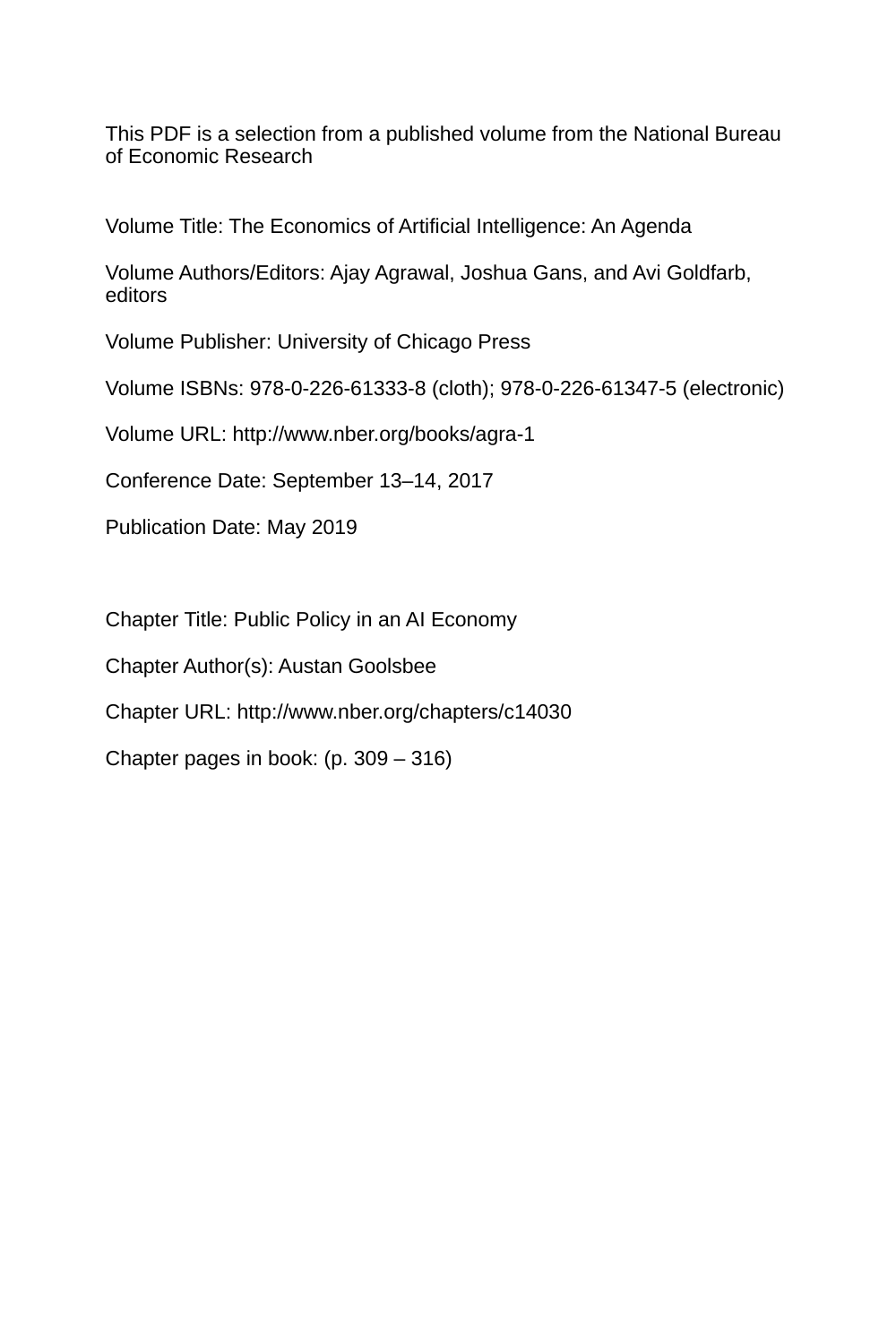# **11**

# **Public Policy in an AI Economy**

Austan Goolsbee

#### **11.1 Introduction**

This conference has brought together a mix of technology and economics scholars to think broadly about the role of artificial intelligence (AI) in the economy, and this short chapter will present a few thoughts about the role of policy in a world where AI becomes ubiquitous.

Most of the public discussion about an AI- dominated economy has focused on robots and the future of work. Ruminations by public figures like Bill Gates, Stephen Hawking, and Elon Musk have stoked fears that robots will destroy our jobs (and, possibly, the world). Some of these same figures have called for various heterodox policy ideas, too, from moving to colonies in space to taxing the robots to providing a universal basic income (UBI) untethered to work.

As the research and comments in this volume suggest, economists have generally been less pessimistic when thinking about the role of AI on jobs. They often highlight the historical record of job creation despite job displacement, documented the way technological advances have eliminated jobs in some sectors but expanded jobs and increased wages in the economy overall, and highlighted the advantages that the new technologies will likely have in the future (some recent discussions include Autor 2015; Autor and Salomons 2018; Brynjolfsson and McAfee 2014; Mokyr 2014).

Austan Goolsbee is the Robert P. Gwinn Professor of Economics at the University of Chicago Booth School of Business and a research associate of the National Bureau of Economic Research.

I wish to thank the participants at the NBER Artificial Intelligence conference for helpful comments. For acknowledgments, sources of research support, and disclosure of the author's or authors' material financial relationships, if any, please see http://www.nber.org/chapters /c14030.ack.

**309** You are reading copyrighted material published by University of Chicago Press. Unauthorized posting, copying, or distributing of this work except as permitted under U.S. copyright law is illegal and injures the author and publisher.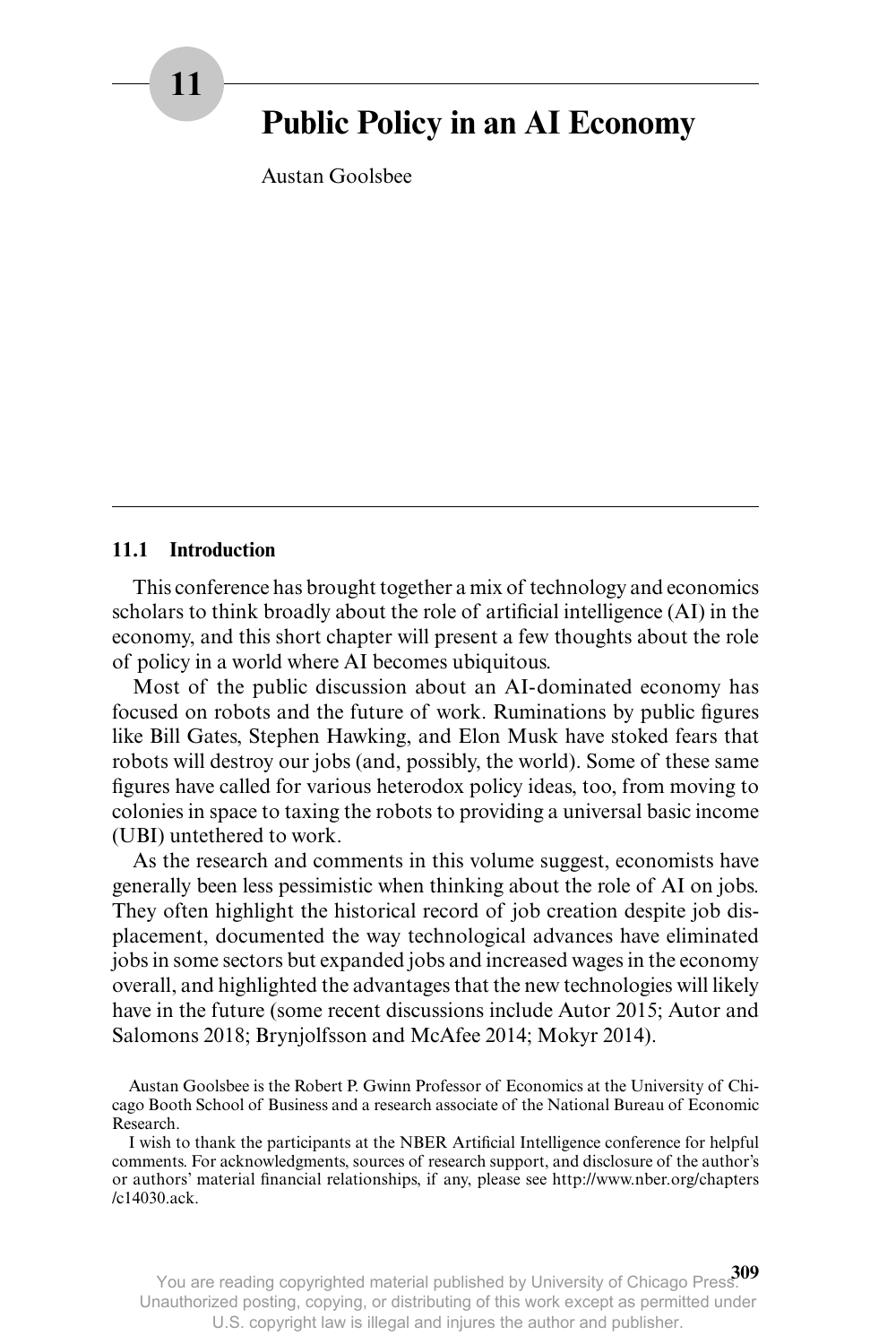The pessimistic case has come more from technology/business sector. Perhaps seeing the advances in technology up close, they worry that the machines may soon be so good that they could replace almost anyone. One major study across many industries by the McKinsey Global Institute (2017) argues that 73 million jobs may be destroyed by automation by 2030 because of the rise of the new technologies.

In many ways, it is unfortunate that labor market policy has dominated our thinking about the AI economy. The main economic impact of AI is not about jobs or, at least, is about much more than just jobs. The main economic impact of these technologies will be how good they are. If the recent advances continue, AI has the potential to improve the quality of our products and our standard of living. If AI helps us diagnose medical problems better, improves our highway safety, gives us back hours of our day that were spent driving in traffic, or even just improves the quality of our selfies, these are direct consumer benefits. These raise our real incomes and the economic studies valuing the improvements from quality and from new products tend to show their value is often extremely high (see the discussions in the volume of Bresnahan and Gordon [1997] or the discussions over valuing "free" goods like Goolsbee and Klenow [2006] and Varian [2013]).

That is a different way of saying that if AI succeeds, it will raise our productivity and higher productivity makes us rich. It is not a negative. Indeed, if AI succeeded in the way some fear, it would mean the exact reversal of the main problem facing growth in the last decade or more that productivity growth has been too slow. Indeed, it would decisively refute one of the central tenets of secular stagnationist thinkers like Gordon (2016), who argue that low productivity growth is a semi- permanent condition for the advanced economies because of the scarcity of path breaking ideas. Would that AI could change that equation.

This chapter will consider a few disparate thoughts about policy in an AI- intensive economy (interpreting AI broadly to include a cluster of information technology- based productivity improvements beyond just conventional artificial intelligence or machine learning). It will consider the speed of adoption of the technology—the impact on the job market and the implications for inequality across people and across places, discuss the challenges of enacting a universal basic income as a response to widespread AI adoption, discuss pricing, privacy and competition policy, and conclude with the question of whether AI will improve policy making itself.

#### **11.2 The Speed of Adoption: Implications for the Job Market and for Inequality**

Taking the issue of job displacement first, the basic conclusion of the economists is that for the last hundred years there have been massive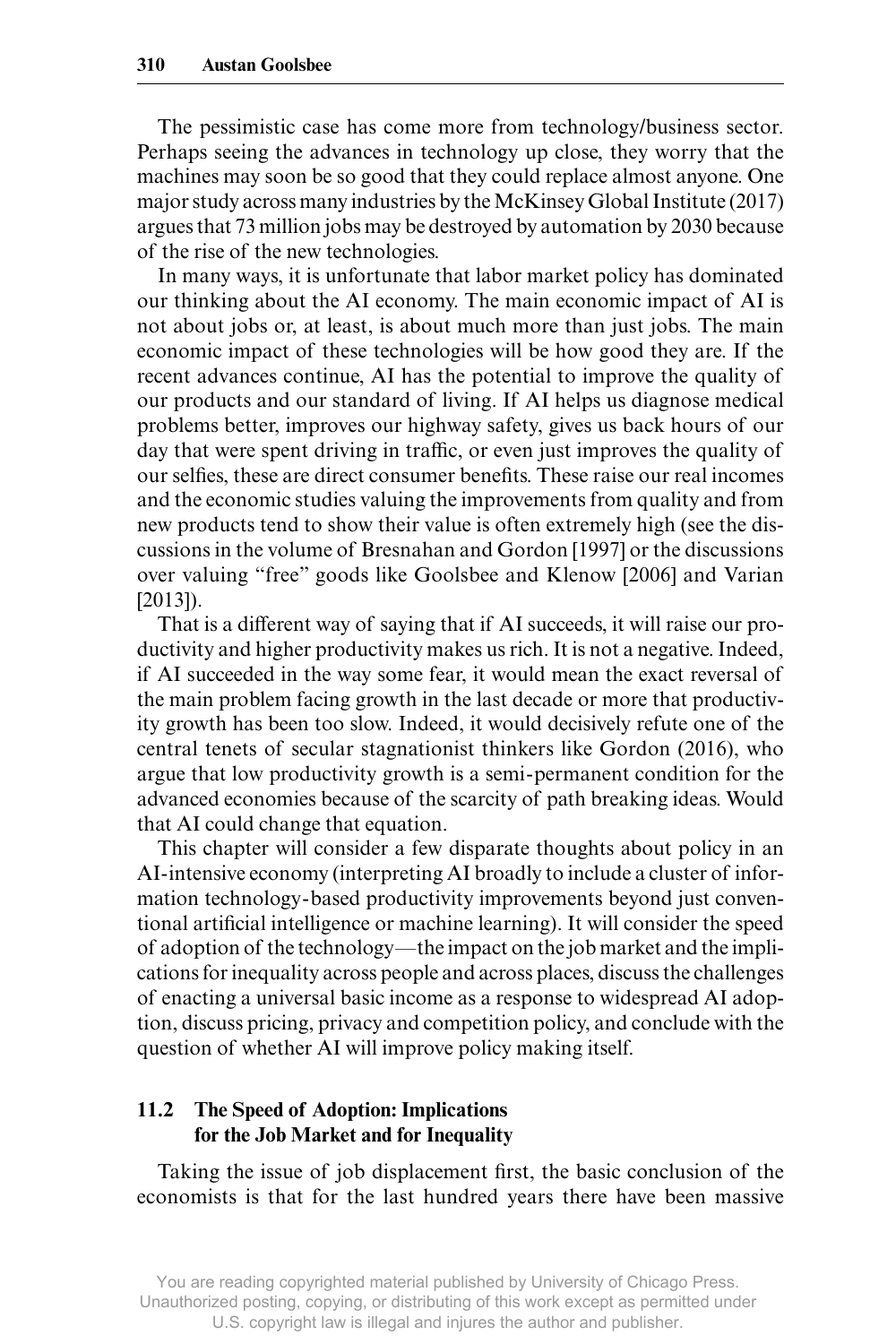amounts of job displacement, yet the structural unemployment rate has not seemed to rise, much less trend toward 100 percent. Over time, people adjust. They move. They get skills. The long-run impact of labor-saving technologies has overwhelming been positive for market economies. If the fear is that AI will replace low- skill jobs, it is a fact that tens or even hundreds of millions of low- skill jobs were displaced by technology in previous years in a process very similar to the one we describe today. If the fear is that AI is different this time around because it will begin to replace types of jobs that have never been automated before like higher- skill or white- collar jobs, the historical data indicate that those groups have been able to adjust to shocks and move to new sectors and new geographic areas easier than lower-skill workers have.

A critical issue is, of course, how fast the adjustment takes place/the speed of adoption of AI technology. The economy has proven quite capable of inventing new things for people to do over the long run. Obviously, if change happens all at once, the adjustment problem is worst. Spread out over time, however, the adjustment can be manageable. Take the much discussed case of autonomous cars. There were about 3.5 million truck, bus, and taxi drivers in 2015, and suppose that every one of them were lost due to advances in self-driving car technology. If this loss takes place over fifteen years, this would average a little over 19,000 per month, and compare that to the fact that in 2017 the Job Openings and Labor Turnover Survey (JOLTS) data show that the economy generated about 5.3 million jobs per month (with 5.1 million separations per month). The complete elimination of every job in the sector would increase the separation rate by less than four- tenths of a percent. It would force drivers into new sectors and be disruptive to their livelihoods. But as a macroeconomic phenomenon, the impact would be small. If that loss happened in two years, the impact would be quite significant. So it is worth considering what influences the speed of adoption and, certainly, a key determinant will be how good the AI actually is compared to people. But, many analysts seem to view that as the *only* thing that will determine adoption rates. It is worth considering at least two other factors: prices and adjustment costs.

First, many of these AI innovations involve significant capital outlays up front and that alone may slow their adoption for some time. Ride- share drivers, for example, by some measures can barely cover the cost of operating their cars (including depreciation, fuel, maintenance, and insurance) at the price of cars now. AI- enabled autonomous vehicles are likely to cost substantially more per car than conventional cars when they become available to the public. Will companies be willing to incur large upfront costs to bypass paying drivers? It really depends on prices that we do not yet know.

Second, "better" does not always mean faster adoption. Economists have shown automated stock picking through index funds superior to active management for decades, yet people still hold trillions in inefficient,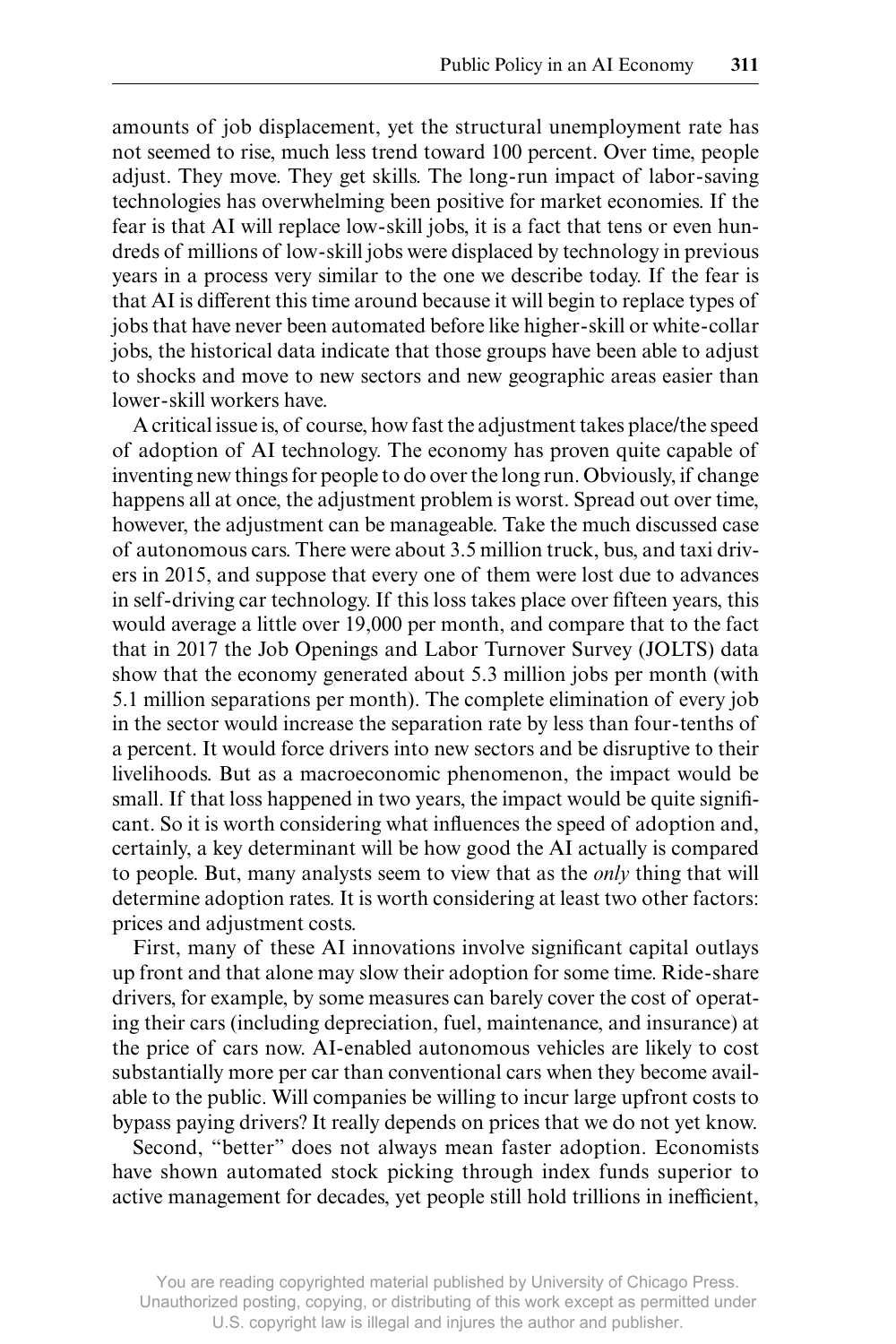high- fee funds. Millions of people have mortgages with higher than market interest rates that they do not refinance, cell phone data plans that do not match their usage, and so on. There are tens of millions of people that do not use the internet. Inertia is a powerful force slowing the adoption of technology products and is certainly worth remembering if we want to predict something like how fast people will give up common behaviors like driving for themselves.

Third, in an important sense, we know that AI can only be as good as its training sample and there are some very different types of customers in the country that may make the AI quality improvements much more fitting for certain types of customers than others. Microsoft created an AI program to learn from Twitter and see if it could create content that people would think was written by a human. They started it in the United States and had to shut it down almost immediately because it became so abusive and offensive. It mirrored what it saw online. Running the same program in China, where Twitter is heavily censored, it has performed well and not turned abusive. The attributes of the product and the "quality" of the product depend on how relevant the training sample is to that customer.

This is likely to influence the adoption rate of the AI technologies in different places. Again, think of the autonomous cars. Will we gather loads of information about driving in urban areas and on highways or in Silicon valley from the early adopters, tailor the product to their needs, but then find that it does not work as well for dirt roads or rural places or places without Bay Area weather?

Heterogeneous demand is the hobgoblin of the AI mind. Groups that differ most from the training sample will likely be the slowest to adopt the technology, in part, because it will be the least helpful to them. That may lead to another manifestation of the digital divide. In this sense, the rise of AI technologies is likely to make the problem of income and of geographic inequality even worse. To the extent that new AI technologies are expensive and tailored toward the training sample of adopters, it will be like having lower inflation and greater consumer surplus going to those groups (for discussions about differences in prices and innovation across income groups or for online buyers versus offline buyers, see Jaravel [2017] or Goolsbee and Klenow [2018]).

Government policy will face the potential of divisions along red state/ blue state or high-education/low-education locations or high-income/ low- income neighborhoods even more than it does today.

### **11.3 Challenges for Universal Basic Income as a Response to Job Market Displacement**

Now suppose that the arguments above prove wrong. Nothing slows the speed of AI adoption and there is mass job displacement in a short time.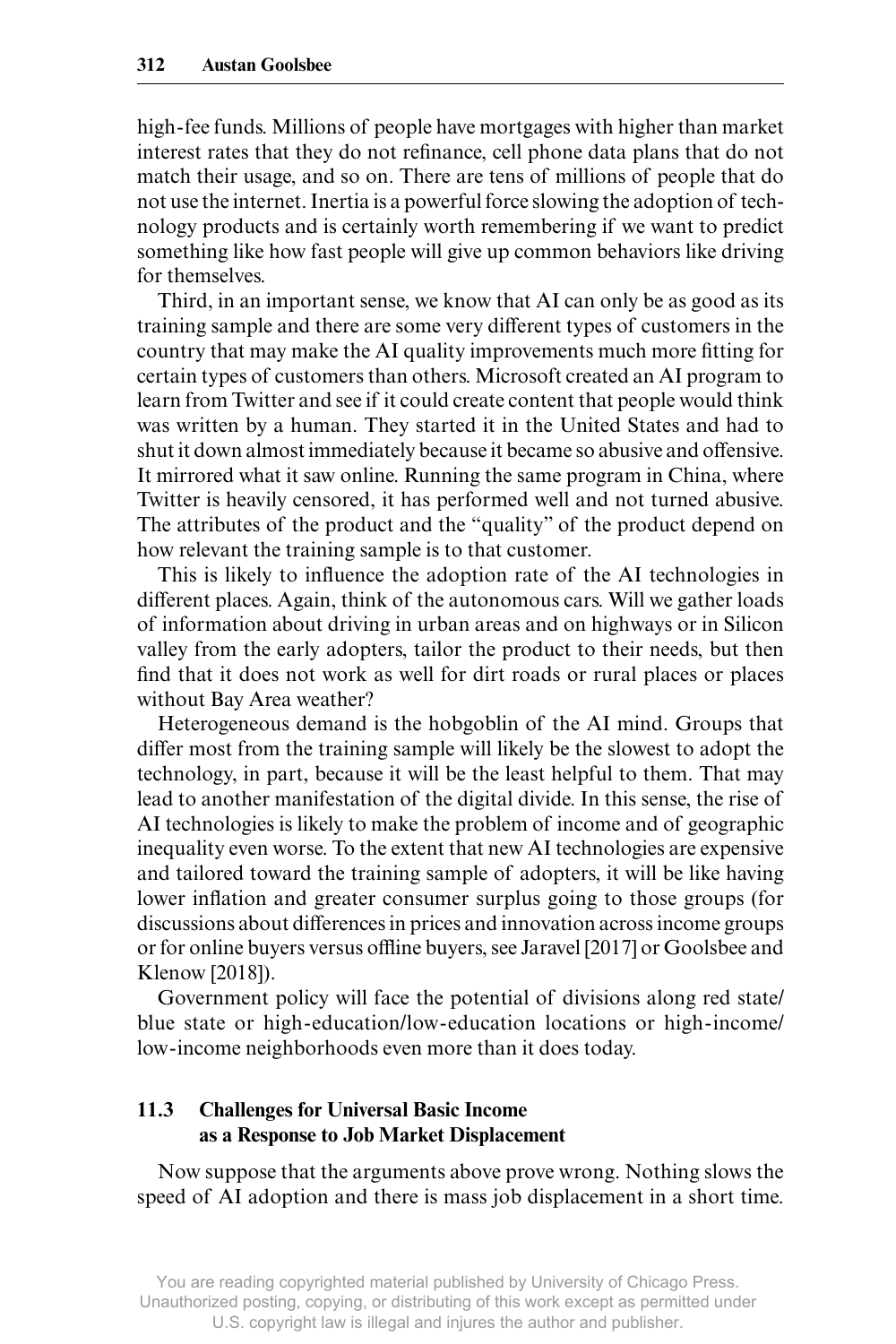There has been a rising call among the believers in that scenario for universal basic income policy. Closely tied to the old Milton Friedman notion of a negative income tax, the UBI would grant some minimal level of income to people regardless of employment status as a new form of safety net and anyone could then work beyond that UBI level to earn more. In the purest libertarian concept, this UBI would replace the existing collection of safety net programs. The advantage of the UBI would be that people could survive in a world with few human jobs and alleviate poverty in a relatively efficient manner and without destroying all incentives in the private economy. It seeks to separate the notion of "making a living" from having a job. There are some small- scale experiments with the UBI in a few countries like Finland and New Zealand or funded by private individuals in the United States. There are a number of challenges associated with negative income taxes and UBIs as a policy solution to widespread AI adoption.

First, if you accept the economists' basic labor supply model (that people value leisure and so generally need to be paid to work) then there are likely to be some sizable number of people who are working only because they absolutely have to. In a world where AI- induced unemployment is already high, separating work and income might be an advantage. In a world like the one we are in now, though, offering a basic income will likely cause a sizable drop in labor market participation by low- wage earners. To the extent that nonparticipation in exactly that segment of the labor force is already viewed as a problem, the UBI would likely make things worse and risk angering the broader public.

Second, for a given amount of money to be used on redistribution, a UBI likely shifts money away from the very poor. To oversimplify, if you have \$50 billion to alleviate poverty, the targeting approach followed in most countries today might use the \$50 billion to help the poorest/sickest 25 million people and give them the equivalent of \$25,000 of benefits each. With a broad- based UBI, the same \$50 billion would be spread out. It might involve, say, 100 million people getting \$5,000 each. Perhaps a UBI could change the total taste for redistribution in a society—leaving the most disadvantaged people with the same amount and upping the total amount spent—but for the UBI to not end up more regressive than the current system necessarily entails greater amounts of public funds.

Third, the conception of the UBI as a replacement for a myriad of other in-kind transfers and safety net programs forgets the historical origins of that safety net. Fundamentally, the in-kind safety net exists today because rich societies are not comfortable with grievously injured people coming into a hospital but being turned away if they do not have money or letting kids go hungry because their parents cannot afford to feed them, and so on. Converting to a UBI and abolishing the in-kind safety net will lead to a situation where some people will blow their UBI money in unsympathetic ways gambling, drugs, junk food, Ponzi schemes, whatever. Those people will then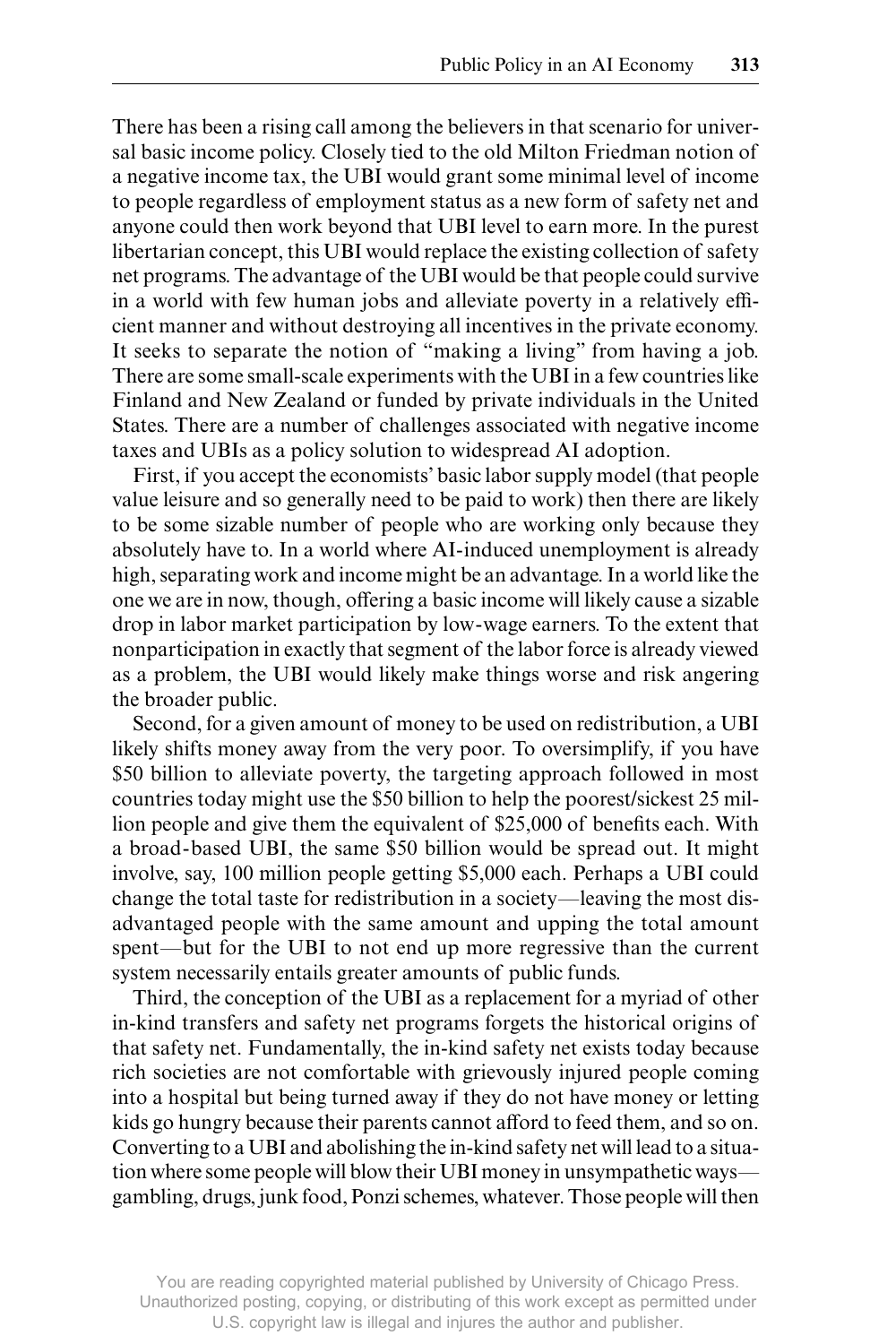come to emergency rooms or their kids will be hungry and by the rules, they will be out of luck. That is what their UBI income was supposed to cover. But the fact that advanced economies evolved an in-kind safety net in order to avoid this situation makes me think that enforcing "UBI discipline" and replacing the safety net with a straight transfer would require rather extraordinary changes in the psyche of people in the advanced economies.

### **11.4 Policy Responses to AI beyond Jobs: Pricing, Data Property Rights, and Antitrust**

Just as the impact of AI goes far beyond just the impact on employment, the policy response to AI raises all sorts of other considerations, as well.

One is the perennial back- and- forth over the power of buyers versus the power of sellers in pricing. The same issue arose with the initial rise of ecommerce—the new online data on customers allowed new forms of price discrimination and market power but the ease of comparison shopping reduced search costs and promoted competition (e.g., Brown and Goolsbee 2002). So far, the power of the AI technology seems overwhelmingly to have been used by sellers. If they can individualize market and price discriminate with it, margins will likely rise. But consumers will likely push back. They may find technological solutions to use AI to thwart merchants. But a more straightforward response might be to follow past practice and start making various behaviors and practices illegal. This could include restrictions on consumer privacy and the ways that companies can use customer information. It might manifest as an argument over property rights in the sense of who owns the consumers' data and what level of consent it requires to use it, or might involve rules against various types of price discrimination. Regardless of the form, these issues of pricing and data seem like they will be a central area of policy in an AI-centric world.

The second thing about an AI economy is that the fixed-cost/ economies of scale seem pretty significant, and in many cases there are also often network externalities and switching costs on the demand side of these industries. All of these seem to portend the possibility of many industries having a winner-take-all market structure or the continued rise of "platform" competition rather than conventional competition. If so, the rise of AI is likely to usher in a renewed emphasis on antitrust policy in much the same way the original Gilded Age consolidation of industry did before.

#### **11.5 Conclusion: Will Robots Take Over Policy, Too?**

The organizers of the volume also asked us to consider whether AI will enhance or even replace the jobs of policy makers—whether improvements in machine learning and AI could be used on the policy-making process itself. Personally, I do not think so because the most important policy mat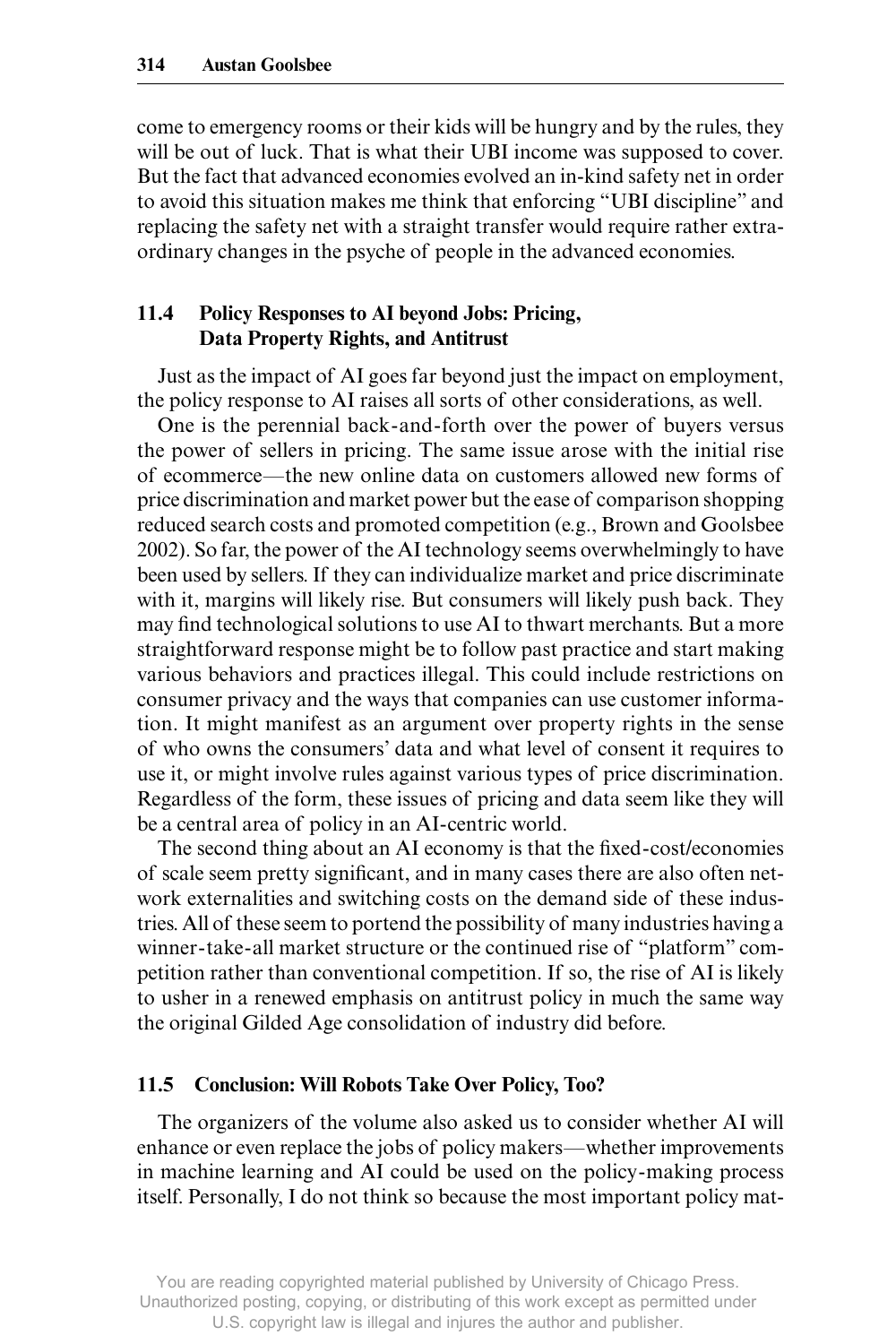ters are at their heart not issues of prediction. The technology may improve our ability to predict responses, but it does not help us balance interests or engage in politics. We already know, for example, a great deal about the fiscal implications for social security of the aging population. Artificial intelligence might improve our ability to predict revenue outcomes of various policy options, say. That has not been the problem with addressing social security. It has always been about choosing between options and making value judgments. The kinds of problems that AI helps with are those where large amounts of past data to inform the decision. Conditions with small samples or where the conditions are very different than in the past will be much less machine learnable. For small bore issues, AI may improve policy accuracy—what conditions should cause regulators to raise their estimated probability that a bank's loans will start to default, for example. For bigger issues, though, like whether the Federal Reserve should raise interest rates or whether we should cut high- income people's taxes—I have my doubts about what AI can contribute.

It is also sure to increase the attention paid to business practices of large AI platforms—their pricing, their use of personal data on customers, their behavior toward competitors, and the continuing consolidation of market power. Each of these is likely to become a major policy battleground of the future. For the time being, though, the job of policy makers themselves seem relatively safe . . . for now.

## **References**

- Autor, David. 2015. "Why Are There Still So Many Jobs? The History and Future of Workplace Automation." *Journal of Economic Perspectives* 29 (3): 3– 30.
- Autor, David, and A. M. Salomons. 2018. "Is Automation Labor-Displacing? Productivity Growth, Employment, and the Labor Share." *Brookings Papers on Economic Activity* 2018, Spring. https:// www .brookings .edu/ bpea- articles / is- automation- labor- displacing- productivity- growth- employment- and- the -labor-share/.
- Bresnahan, Timothy, and Robert Gordon, eds. 1997. *The Economics of New Goods*. Chicago: University of Chicago Press.
- Brown, Jeffrey, and Austan D. Goolsbee. 2002. "Does the Internet Make Markets More Competitive? Evidence from the Life Insurance Industry." *Journal of Political Economy* 110 (3): 481-507.
- Brynjolfsson, Erik, and Andrew McAfee. 2014. *The Second Machine Age: Work, Progress, and Prosperity in a Time of Brilliant Technologies.* New York: W. W. Norton.
- Goolsbee, Austan D., and Peter J. Klenow. 2006. "Valuing Consumer Goods by the Time Spent Using Them: An Application to the Internet." *American Economic Review, Papers and Proceedings* 96 (2): 108– 13.

–. 2018. "Internet Rising, Prices Falling: Measuring Inflation in a World of E-Commerce." American Economic Review, Papers and Proceedings 108 (5): 488-92.

You are reading copyrighted material published by University of Chicago Press. Unauthorized posting, copying, or distributing of this work except as permitted under U.S. copyright law is illegal and injures the author and publisher.